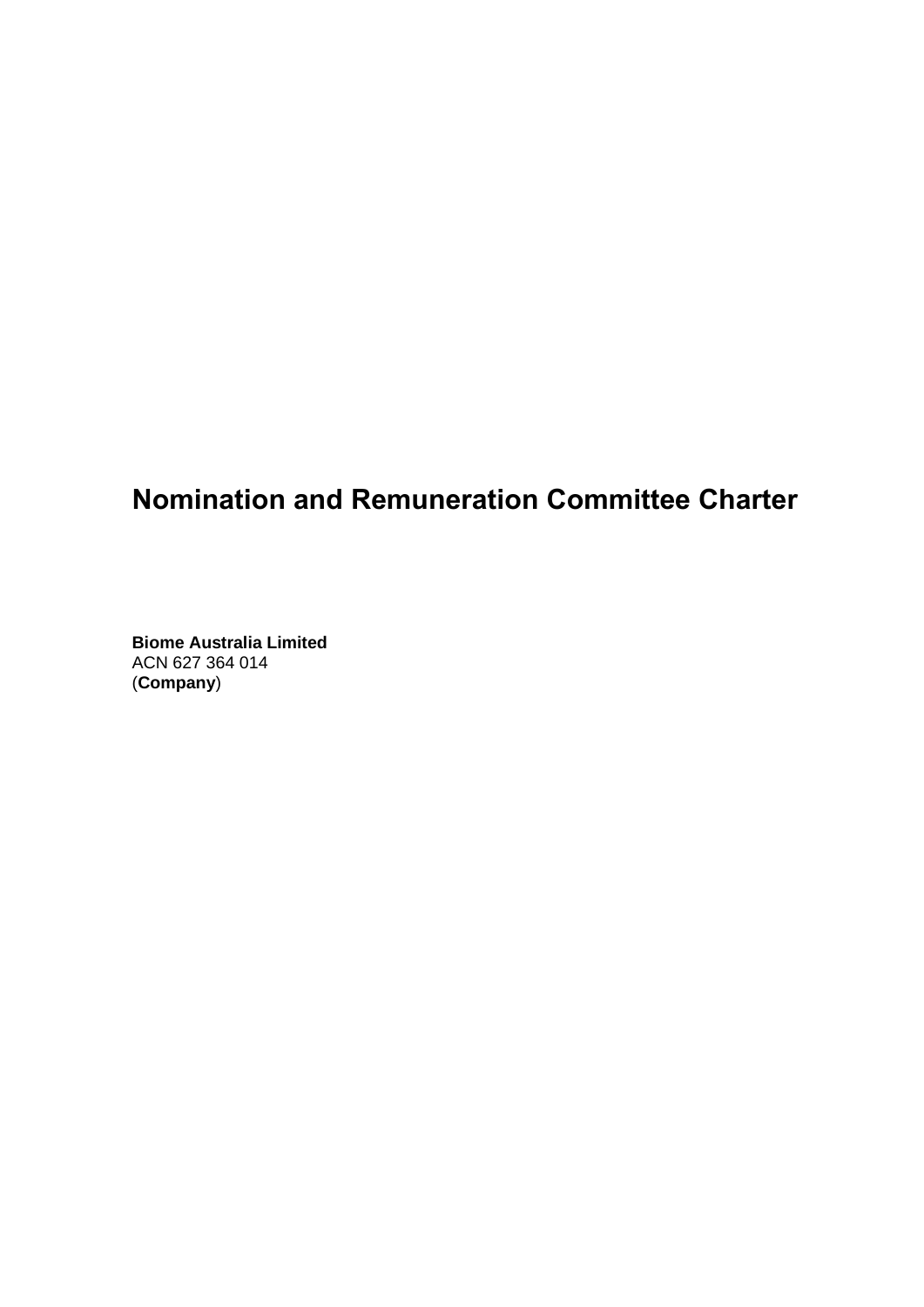## **Table of Contents**

| 1              |                                                      |  |  |
|----------------|------------------------------------------------------|--|--|
|                | 1.1<br>1.2                                           |  |  |
| $\overline{2}$ |                                                      |  |  |
|                | 2.1<br>2.2<br>2.3                                    |  |  |
| 3              |                                                      |  |  |
| 4              |                                                      |  |  |
|                | 4.1<br>4.2<br>4.3                                    |  |  |
| 5              |                                                      |  |  |
| 6              |                                                      |  |  |
| 7              |                                                      |  |  |
|                | 7.1<br>7.2<br>7.3                                    |  |  |
| 8              |                                                      |  |  |
|                | 8.1<br>8.2<br>8.3<br>8.4<br>8.5<br>8.6<br>8.7<br>8.8 |  |  |
| 9              |                                                      |  |  |
| 10             |                                                      |  |  |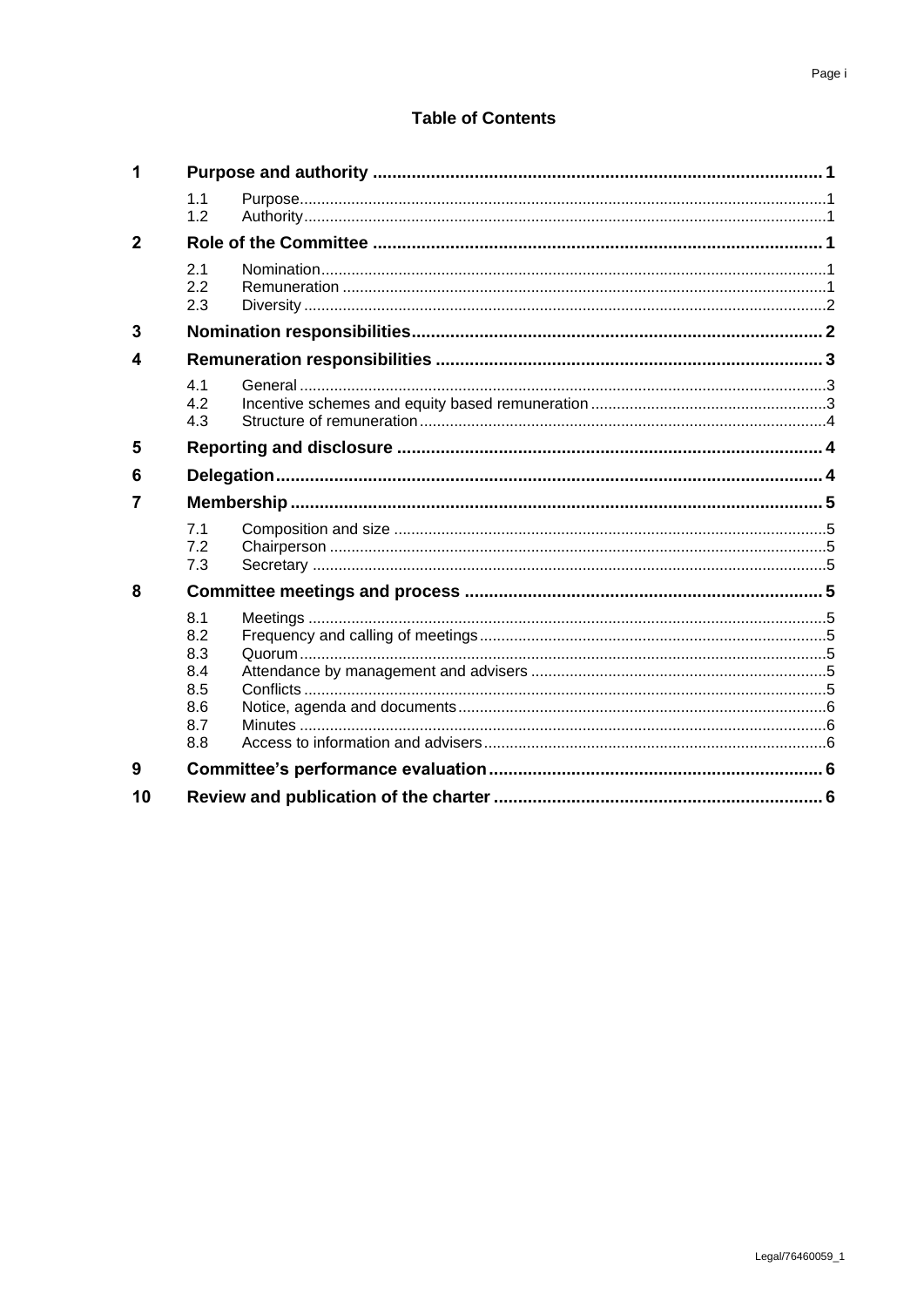## **1 Purpose and authority**

#### 1.1 **Purpose**

The purpose of this Nomination and Remuneration Committee Charter is to specify the authority delegated to the Nomination and Remuneration Committee (**Committee**) by the board of directors of the Company (**Board**) and to set out the role, responsibilities, membership and operation of the Committee.

References in this Charter to the Company include references to Biome Australia Limited and all of its subsidiaries.

## 1.2 **Authority**

The Committee is a committee of the Board established in accordance with the Company's constitution and authorised by the Board to assist it in fulfilling its statutory, fiduciary and regulatory responsibilities. It has the authority and power to exercise the role and responsibilities set out in this charter and granted to it under any separate resolutions of the Board from time to time.

## **2 Role of the Committee**

#### 2.1 **Nomination**

The Committee assists and advises the Board on:

- (a) Board succession planning generally;
- (b) induction and continuing professional development programs for directors;
- (c) the development and implementation of a process for evaluating the performance and professional development needs of the Board, its committees and directors;
- (d) developing and disclosing a board skills matrix setting out the mix of skills the board currently has or is looking to achieve in its membership, considered in light of the size and needs of the company;
- (e) the process for recruiting a new director, including evaluating the balance of skills, knowledge, experience, independence and diversity on the board and, in the light of this evaluation, preparing a description of the role and capabilities required for a particular appointment;
- (f) the appointment and re-election of directors; and
- (g) ensuring there are plans in place to manage the succession of the Managing Director and other senior executives,

to ensure that the Board is of a size and composition conducive to making appropriate decisions, with the benefit of a variety of perspectives and skills and in the best interests of the Company as a whole.

#### 2.2 **Remuneration**

The Committee also assists and advises the Board on remuneration policies and practices for the Board, the Managing Director, the chief financial officer, senior executives and other persons whose activities, individually or collectively, affect the financial soundness of the Company.

The policies and practices are designed to:

(a) enable the Company to attract, retain and motivate directors, executives and employees who will create value for shareholders within an appropriate risk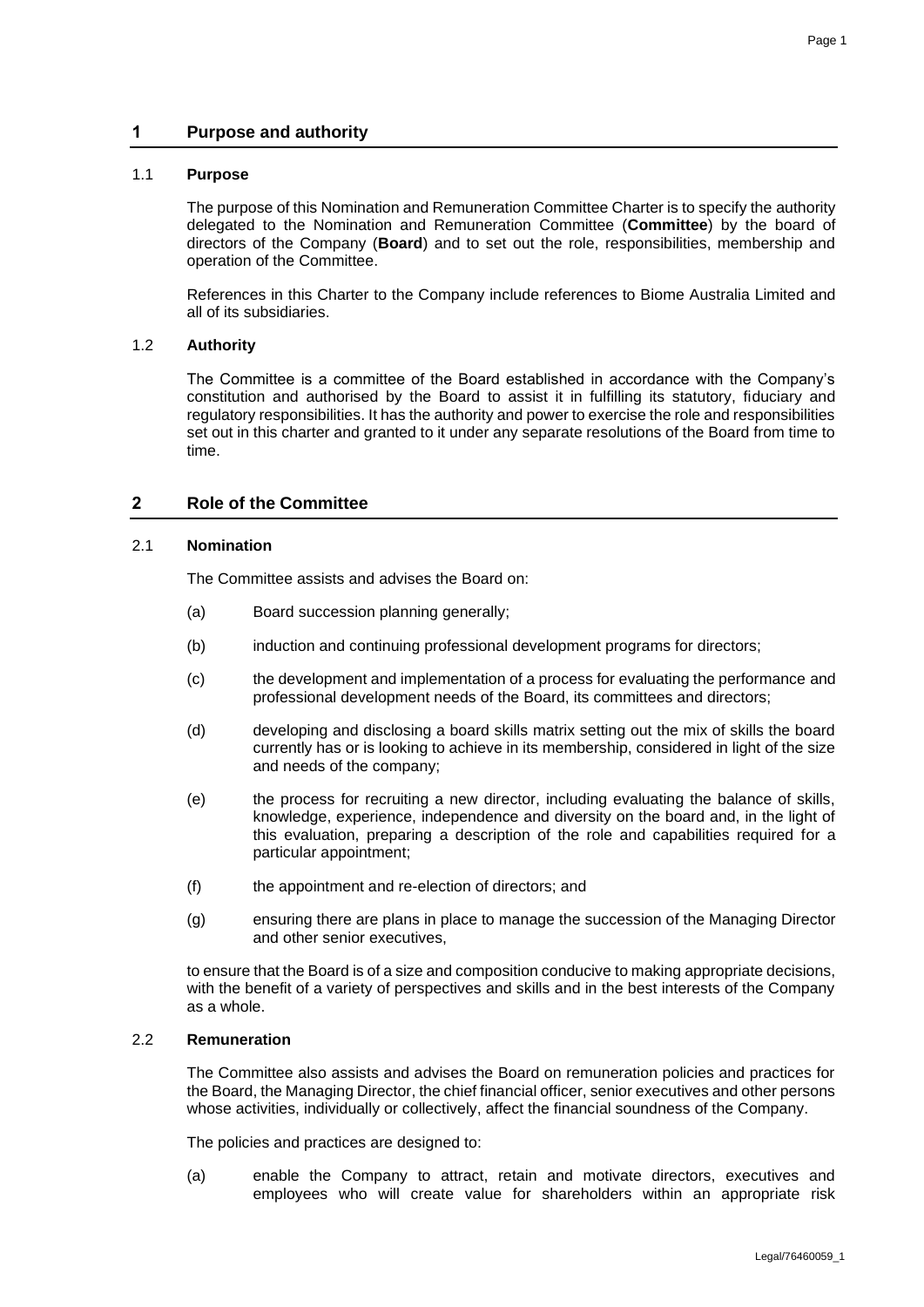management framework, by providing remuneration packages that are equitable and externally competitive;

- (b) be fair and appropriate having regard to the performance of the Company and the relevant director, executive or employee;
- (c) comply with relevant legal requirements; and
- (d) encourage the creation of an 'Employer of Choice' culture within the Company.

#### 2.3 **Diversity**

The Nomination and Remuneration Committee will report to the Board on the effectiveness of the Company's diversity objectives each year (if any). This report will set out any measurable objectives for the period, outline the Company's progress towards achieving those objective and will include a review of the relative proportions of men and women at all levels in the organisation. If no measurable objectives were set for that period, the report will detail how the Company ensures that it is diverse despite not having measurable targets. This report will be disclosed to the market each year.

## **3 Nomination responsibilities**

The Committee is responsible for:

- (a) identifying and making recommendations regarding the necessary and desirable competencies of directors;
- (b) making recommendations regarding the size of the Board so that the size encourages efficient decision making;
- (c) developing and reviewing the process for the selection, appointment and re-election of directors;
- (d) identifying and making recommendations to the Board for the appointment of new Board and senior executive candidates, having regard to their skills, experience and expertise and the results of appropriate checks as to the person's character, experience, education, criminal record, and bankruptcy history;
- (e) co-ordinating with the Board to ensure that the Company meets its commitment to becoming a diverse and inclusive workplace;
- (f) identifying ways to promote a culture supportive of diversity including recruitment from a diverse pool of candidates;
- (g) reviewing nomination practices against measurable objectives for achieving gender diversity;
- (h) developing and reviewing induction procedures for new appointees to the Board to enable them to effectively discharge their duties, including increasing their knowledge about the Company and the industry within which the Company operates;
- (i) developing, implementing and reviewing continuing education measures to enhance director competencies and to update and enhance directors' knowledge and skills including on key developments affecting the Company and the industry and environment in which it operates;
- (j) overseeing the development and implementation of a process for the annual evaluation of the performance the Board, Board committees, senior executives and directors individually, using both measurable and qualitative indicators;
- (k) disclosing whether performance evaluations of the Board have been undertaken in a reporting period;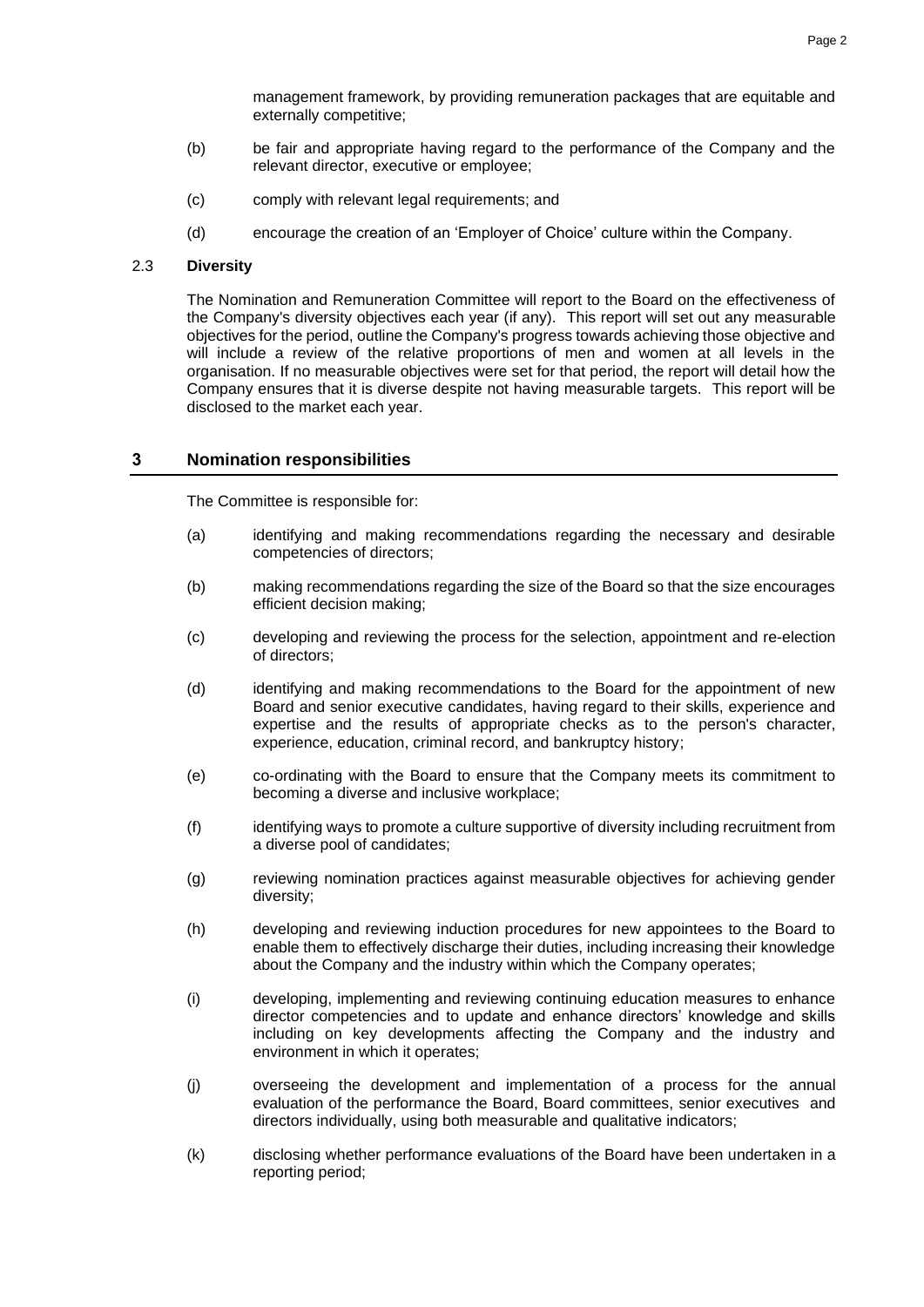- (l) reviewing the time required to be committed by non-executive directors to properly fulfil their duties to the Company and whether non-executive directors are meeting these requirements;
- (m) assisting the Board in assessing the independence of each non-executive director;
- (n) reviewing Board and senior executive succession plans and processes, including for the Managing Director and other senior executive positions and being conscious of each director's tenure, to maintain an appropriate balance of skills, experience, expertise and diversity; and
- (o) reviewing the performance of the chairperson and reporting the results of the evaluation to the Board.

## **4 Remuneration responsibilities**

#### 4.1 **General**

- (a) The Committee is responsible for developing, reviewing and making recommendations to the Board on:
	- (i) the Company's remuneration framework for directors, including, the process by which any pool of directors' fees approved by security holders is allocated to directors;
	- (ii) the remuneration packages to be awarded to senior executives;
	- (iii) incentive compensation including, equity-based remuneration plans for senior executives and other employees; and
	- (iv) superannuation arrangements for directors, senior executives and other employees.
- (b) The Committee is also responsible for monitoring and providing input to the Board regarding:
	- (i) legislative, regulatory or market developments likely to have a significant impact on the Company and legislative compliance in employment issues;
	- (ii) Company remuneration policies, practices and systems, and the remuneration trends across the Company, including:
		- (A) the trends in base pay for senior management relative to that of all Company employees; and
		- (B) remuneration by gender;
	- (iii) major changes to employee benefits structures in the Company; and
	- (iv) as necessary, the perspective of external proxy advisers and shareholders on the remuneration policies, practices and the annual remuneration report of the Company.

## 4.2 **Incentive schemes and equity based remuneration**

For any incentive schemes or equity based plans which are adopted, the Committee is responsible for:

- (a) reviewing their terms (including any performance hurdles);
- (b) overseeing their administration (including compliance with applicable laws that restrict participants from hedging the economic risk of their security holdings);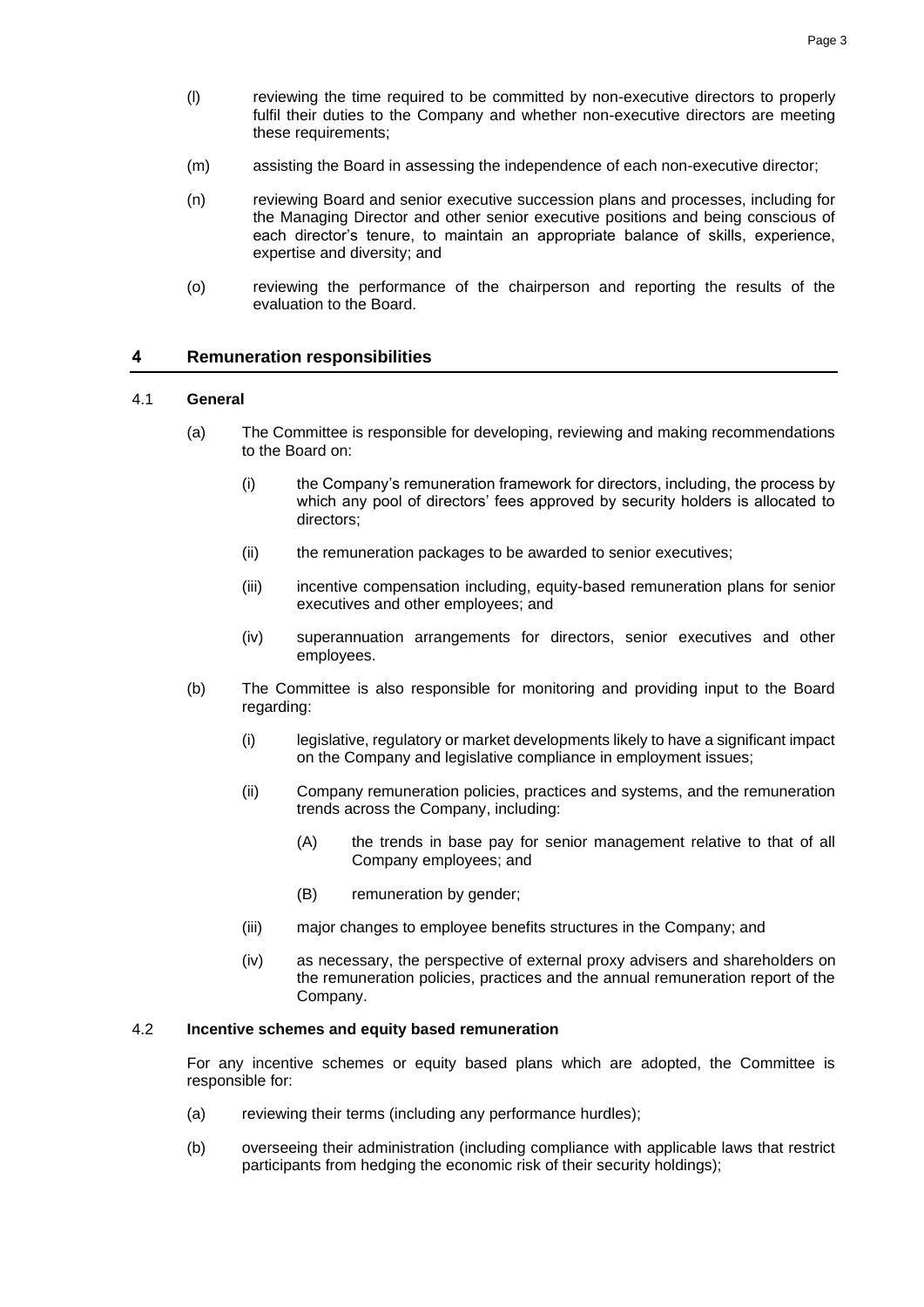- (c) considering whether shareholder approval is required or desirable for the schemes or plans and for any changes to them; and
- (d) ensuring that payments and awards of equity are made in accordance with their terms and any shareholder approval.

#### 4.3 **Structure of remuneration**

In fulfilling these responsibilities, the Committee will ensure that:

- (a) a clear distinction is maintained between the structure of non-executive directors' remuneration and that of executive directors and senior executives;
- (b) a proportion of executive directors' and senior executives' remuneration is structured in a manner designed to link rewards to corporate and individual performance (reflecting short and long-term performance objectives appropriate to the Company's circumstances and goals);
- (c) any engagement of a remuneration consultant is approved by the Board or the Committee and the remuneration consultant must report its recommendation directly to either or both of the members of the Board (other than an executive director) or members of this Committee;
- (d) the Committee and the Board are satisfied with the arrangements put in place to ensure that any remuneration recommendation made by the remuneration consultant is made free from undue influence from any member of the key management personnel to whom the recommendation relates; the Committee will provide the Board with information sufficient to ensure that the Board makes an informed decision in relation to the Committee's recommendations; and
- (e) it retains the discretion to, where appropriate, prevent performance based remuneration rewarding conduct that is contrary to the entity's values or risk appetite.

#### **5 Reporting and disclosure**

The Committee will liaise with the Board in relation to the Company's remuneration related reporting in the financial statements and remuneration report required by the Corporations Act.

The Committee will approve an annual remuneration report containing information on the Company's remuneration policy, practices, attendance at and frequency of Committee meetings and make recommendations to the Board that the finalised remuneration report be included in the Company's annual report.

The Committee will make recommendations to the Board regarding the process for evaluating performance of the Board, its committees and the directors.

The Committee will ensure that all applicable governance, accounting and legal requirements regarding disclosure of remuneration, in all forms, are complied with.

The Committee chairperson will attend the Company's annual general meetings prepared to respond to any shareholder questions on the Committee's activities.

#### **6 Delegation**

The Committee may delegate any of its powers and responsibilities as the Committee thinks appropriate for the administration of director, senior executive and employee share, option or other plans, to senior management.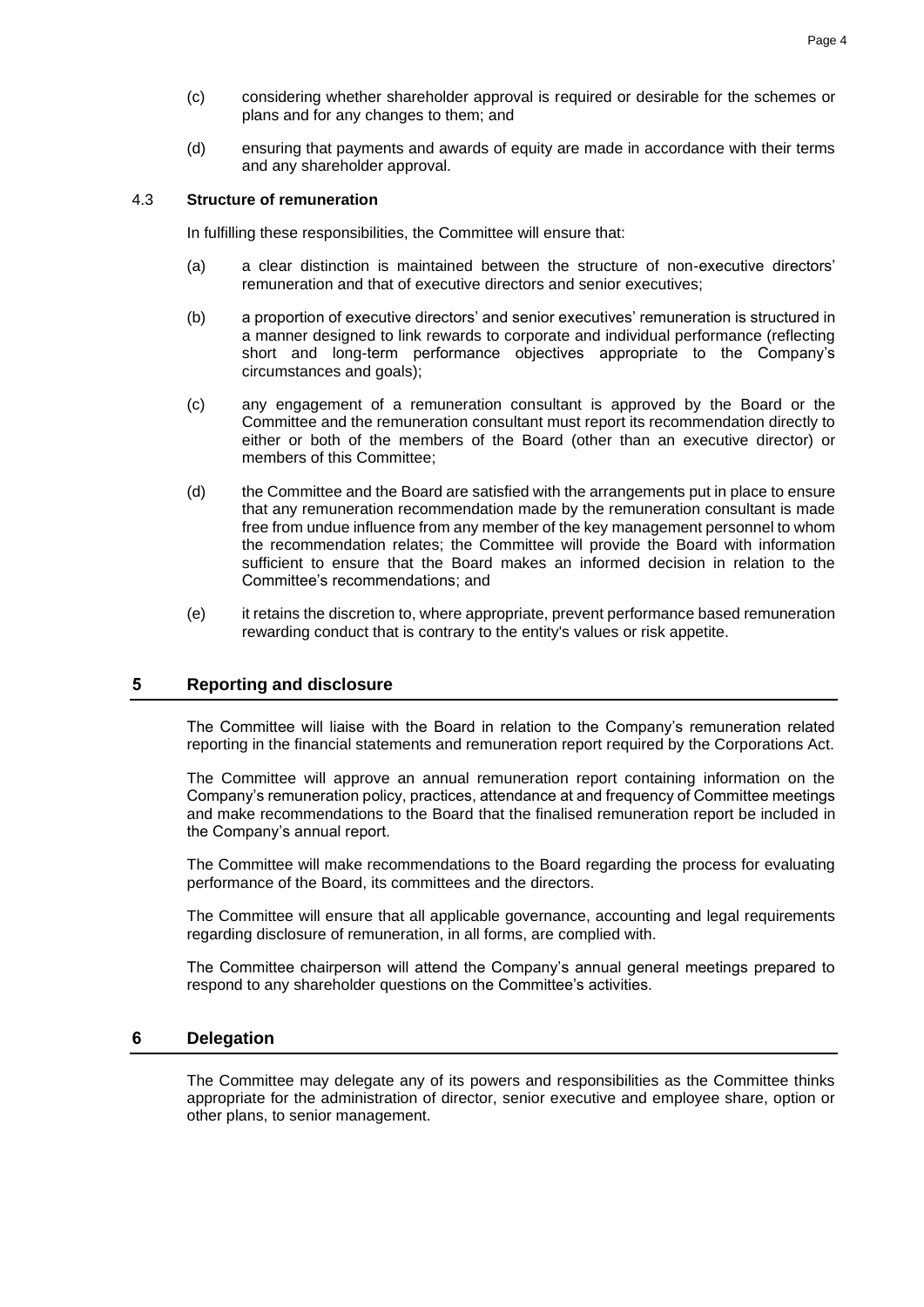## **7 Membership**

#### 7.1 **Composition and size**

The Committee will consist of at least three members, a majority of whom are independent, nonexecutive directors and other persons who have the technical expertise. The Committee will be chaired by an independent director.

[

Each member must be free from any interest, position, association or relationship which, in the opinion of the Board, could, or could reasonably be perceived to, materially interfere with the exercise of his or her independent judgement as a member of the Committee.

Each member is expected to possess adequate remuneration, regulatory and industry knowledge to carry out his or her responsibilities as a member of the Committee.

The term of service of Committee members will be reviewed by the chairperson at least annually, with a view to rotating members periodically, but without losing the continuity of experience and knowledge gained by the members of the Committee.

## 7.2 **Chairperson**

The chairperson of the Committee must be an independent non-executive director. The chairperson of the Committee is appointed by the Board. If, for a particular Committee meeting, the Committee chairperson is not present within 10 minutes of the nominated starting time of the meeting, the Committee may elect a chairperson for the meeting.

## 7.3 **Secretary**

The company secretary is the secretary of the Committee.

## **8 Committee meetings and process**

#### 8.1 **Meetings**

Meetings and proceedings of the Committee are governed by the provisions in the Company's constitution regulating meetings and proceedings of the Board and committees of the Board in so far as they are applicable and not inconsistent with this charter.

Committee members may attend meetings in person or by electronic means.

#### 8.2 **Frequency and calling of meetings**

The Committee will meet as frequently as required to perform its functions. The chairperson must call a meeting of the Committee if requested by any member of the Committee, the external auditor, the internal auditor or the chairperson of the Board.

#### 8.3 **Quorum**

Two directors constitute a quorum for meetings of the Committee.

## 8.4 **Attendance by management and advisers**

The Committee chairperson may invite the Managing Director, chief financial officer, other senior executives, directors who are not members of the Committee and external advisers to attend meetings of the Committee.

## 8.5 **Conflicts**

No member of the Committee will participate in the determination of their own remuneration or the specific remuneration policies that are applicable to them.